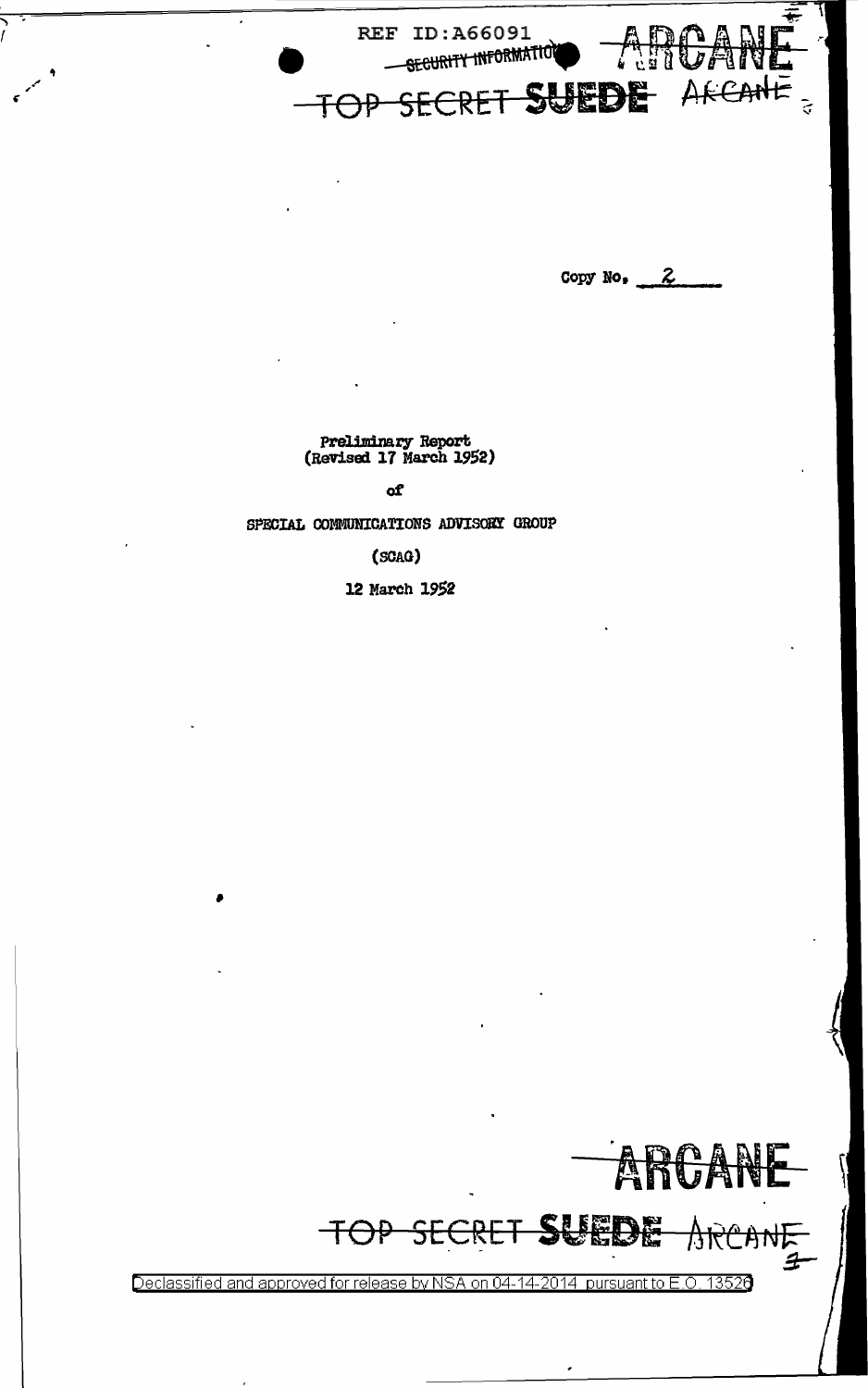REF ID: A66091 - Phil. Report Plus is marked "Prehminage 5 November Justinan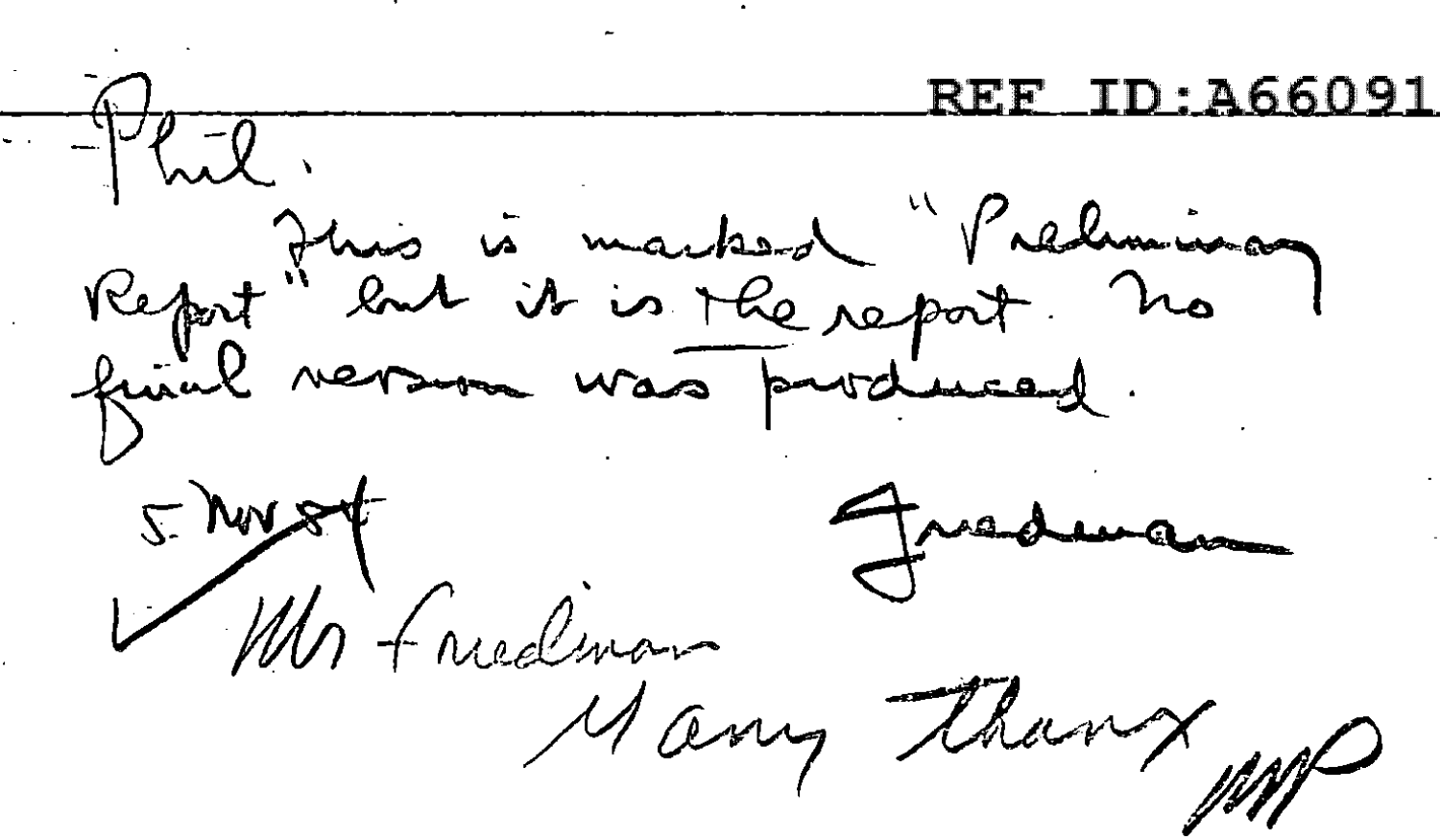Pз

 $\parallel$  5  $\parallel$ 

The Special Communications Advisory Group has completed six meetings. As a result of its studies, SCAG has arrived at the following conclusions  $EO 3.3(h)(2)$ and recommendations: PL 86-36/50 USC 3605

**REF ID: A66091** 

SECRETSI

General Conclusions

There is a clear-cut promise of  $(1)$ 

(2) Much more effort by AFSA is justified on the Albatross problem. Recommendations

(1) More programming and computing time should be allocated to the Roberts' and related approaches for determining

(2) An expanded program should be initiated in high-speed machine developments with particular emphasis on new approaches to AFSA's special problems.

 $(3)$  A Senior Civilian Technical Director should be appointed, reporting directly to the Director of AFSA.

 $(4)$  A separate research organization should be established, headed by a Director of Research. The Director of Research should report in parallel with the heads of Development and Operations to the Technical Director. If proposal (3) is adopted, he would report directly to the Senior Civilian Technical Director.

アイ

(5) More use should be made of the potentialities of outside contractors for basic research as well as machine development.

In addition to the above recommendations, which appear to be capable of implementation within AFSA, the following points requiring cooperation of outside agencies are extremely significant:

The importance of the Albatross problem to the national security  $(2)$ Ally justifies a major expansion of the effort and funds expended in  $\epsilon$ AFS''s operation.

TOP SECRET SURFA

nese conclusions and recommendations are based on the following discussion.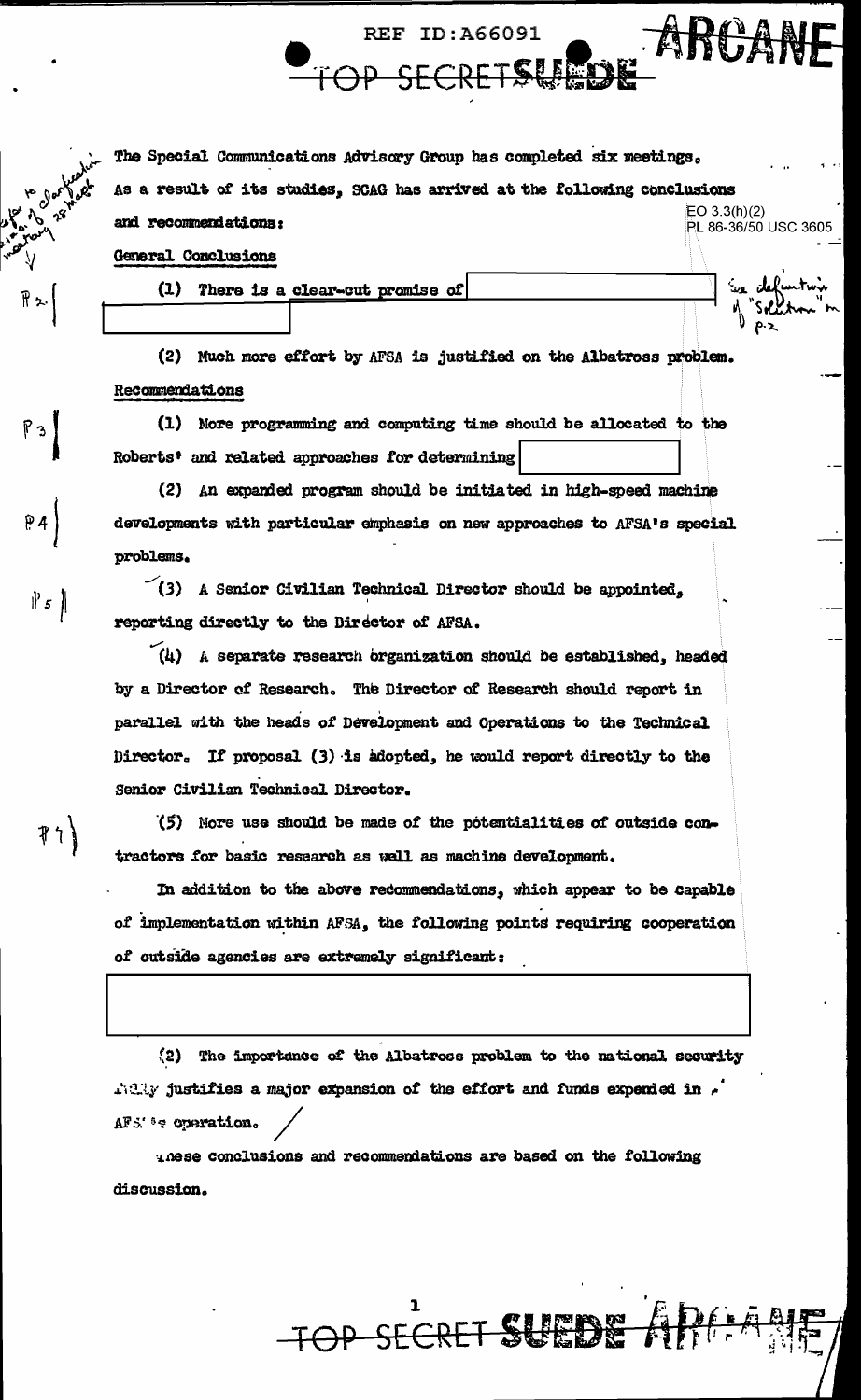The Special Communications Advisory Group was established jointly by the Armed Forces Security Agency and the Research and Development Board with the support of the Central Intelligence Agency. The first meeting of this Group took place on 4 and 5 June 1951. In discussing the mission of the Group, it was concluded that SCAG should:

**REF ID: A66091** 

IP SECRET SU

- (a) Provide advice and assistance to AFSA in meeting special problems.
- (b) Maintain familiarity with these special problems and make recommentations to AFSA in connection with their solution. Although many related problems exist, it was decided to concentrate the activity of SCAG on the Albatross problem. During these sessions it has examined in some detail the work of AFSA on the problem. It is the purpose of this report to summarize conclusions reached. Three major questions must be answered before proceeding with the recommendations. These are:

EO 3.3(h)(2)<br>PL 86-36/50 USC 3605

÷

ă

(1) Is the problem solvable?

The extent of the effort which should be placed on the problem depends to some degree upon the extent of this currency. The members of SCAG are of the opinion that there is  $(2)$ Is the Armed Forces Security Agency using its

(3) Are there resources outside of AFSA which should be brought to bear on the problem?

The answere to the last two questions must be conditioned by certain limitations on resources. Certain technical avenues leading toward a solution are not being completely explored and additional. logistics support can be applied to improve present operating conditions. SCAG believes the answer to Questions 2 and 3 is "No." AFSA does not appear to be giving pricities in machine time and programming personnel to the Albatross problem consistent with the urgency and importance of the problem. The machine development program developed in connection with Albatross appears to have reached a point where greatly expanded effort will be justified.

**TOP SECRET SUEDE ANOLINE** 

**988**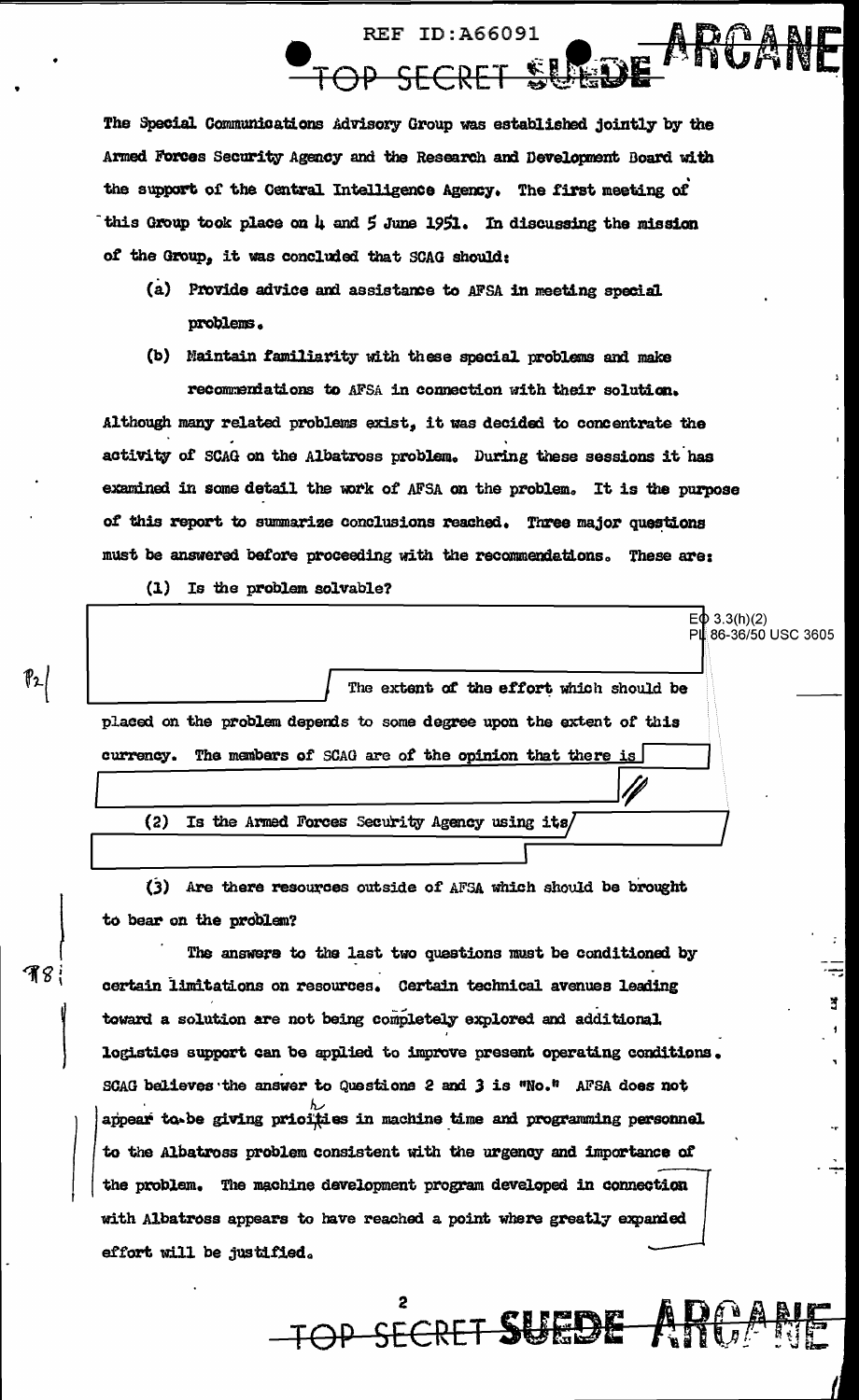| EO 3.3(h)(2) | PL 86-36/50 USC 3605   |                                       | <b>REF ID: A66091</b>                                                  |                                  |   |
|--------------|------------------------|---------------------------------------|------------------------------------------------------------------------|----------------------------------|---|
|              |                        |                                       | OP SECRET SIEDE ARCA                                                   |                                  | 國 |
|              |                        |                                       |                                                                        |                                  |   |
|              |                        |                                       |                                                                        |                                  |   |
|              |                        |                                       |                                                                        |                                  |   |
|              | Recovery of the System |                                       |                                                                        |                                  |   |
|              |                        | There are three general approaches in |                                                                        |                                  |   |
|              |                        |                                       |                                                                        |                                  |   |
|              |                        |                                       |                                                                        |                                  |   |
|              |                        |                                       |                                                                        |                                  |   |
|              |                        |                                       |                                                                        |                                  |   |
|              |                        |                                       |                                                                        |                                  |   |
|              |                        |                                       | Since, however, limited information of a direct nature can be of       |                                  |   |
|              |                        |                                       | tremendous assistance, every possible effort should be expended toward |                                  |   |
|              | (2)                    | Recovery through                      |                                                                        |                                  |   |
|              |                        |                                       |                                                                        |                                  |   |
|              |                        |                                       |                                                                        |                                  |   |
|              |                        |                                       |                                                                        |                                  |   |
|              |                        |                                       |                                                                        |                                  |   |
|              |                        |                                       | Methods of increasing this type of information call for closer         |                                  |   |
|              | scrutiny of            |                                       | and increasing the                                                     |                                  |   |
|              |                        |                                       |                                                                        |                                  |   |
|              |                        |                                       | (3) Analytical methods: Researches by AFSA indicate that certain       |                                  |   |
|              |                        |                                       |                                                                        | These methods are dependent upon |   |
|              |                        | the further development of both       |                                                                        | and high-speed                   |   |
|              | computing devices.     |                                       |                                                                        |                                  |   |
|              |                        |                                       | It is the opinion of SCAG that much more effort is warranted in        |                                  |   |
|              | this area.             |                                       |                                                                        |                                  |   |
|              |                        |                                       | More detailed recommendations concerning this increase of effort       |                                  |   |
|              |                        |                                       | are contained in the following paragraphs.                             |                                  |   |
|              | Analytical Methods     |                                       |                                                                        |                                  |   |
|              |                        |                                       | Several suggestions have been made by Roberts and others of            |                                  |   |
|              |                        |                                       |                                                                        |                                  |   |
|              |                        |                                       | An examination of these suggestions requires an expanded effort on     |                                  |   |

the part of AFSA both in personnel and in computing machine time.



 $\ddot{\phantom{0}}$ 

J.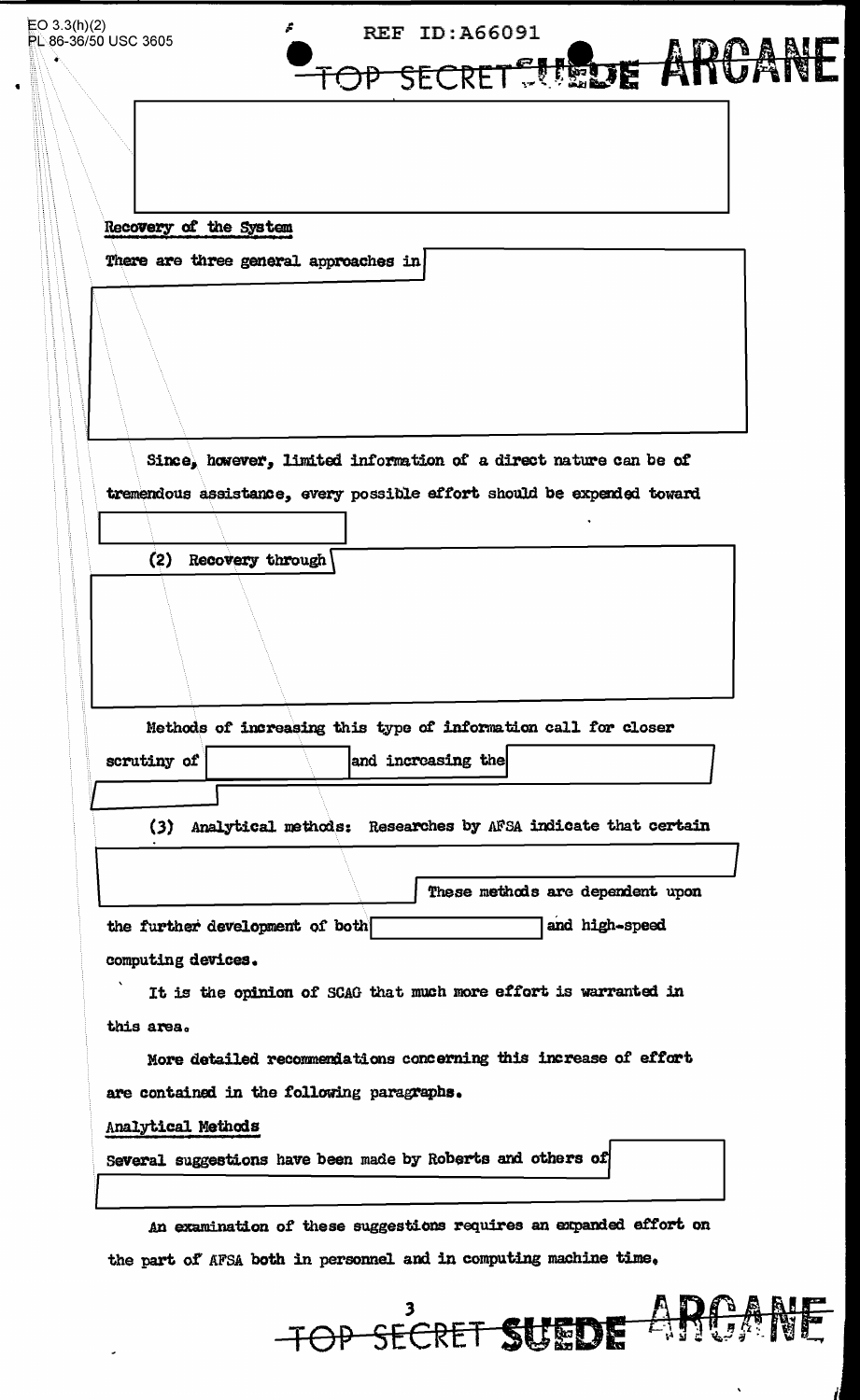The difficulties of conducting this sort of research under present conditions indicate the desirability of approaching this as a research problem assigned to a special group.

**REF ID: A66091** 

SFCRET

SUEDE

|    | Another analytical approach to the<br>$E\Phi$ 3.3(h)(2)                 |
|----|-------------------------------------------------------------------------|
|    | <del>PL</del> 86-36/50 USC 3605<br>Application of these methods         |
|    | requires the development of special purpose computers. It appears to    |
|    | SCAG that an expanded effort in the development of devices such as the  |
|    | is required.<br>NOMAD System or                                         |
| 11 | there will be a requirement for large                                   |
|    | quantities of special purpose<br>equipment. This requirement            |
|    | can be judged to some extent by experience with the                     |
|    | Although it is difficult to plan this equipment prior to                |
|    | detailed knowledge still to be acquired from the recovery stage, SCAG   |
|    | believes that AFSA should place increased emphasis on planning for this |
|    | eventuality. The key to this operation lies in                          |
|    | AFSA has experimented with such<br>'in several forms.                   |

The results of these experiments are such that an active development and construction program can be started.

Basic Research

The study of the Albatross problem by AFSA has developed the fact that there is little opportunity (because of the pressure for operational results) for the conduct of any basic research in cryptographic problems. It is SCAG's firm opinion that a strong basic research program is of great importance in supporting the development and operation work of AFSA and that a separate basic research organization should be set up. Research should be kept separate from development and operations with personnel and facility assignments which cannot be infringed upon by development and operation requirements. The experience of members of SCAG in industrial research organization is that to be fully effective research should be set up under a civilian research director reporting to the technical director.  $\mathcal{V}$ 

A number of important research areas have been discussed in the SCAG meetings including research on the

research on

TOP SECRET SUEDE APPEAR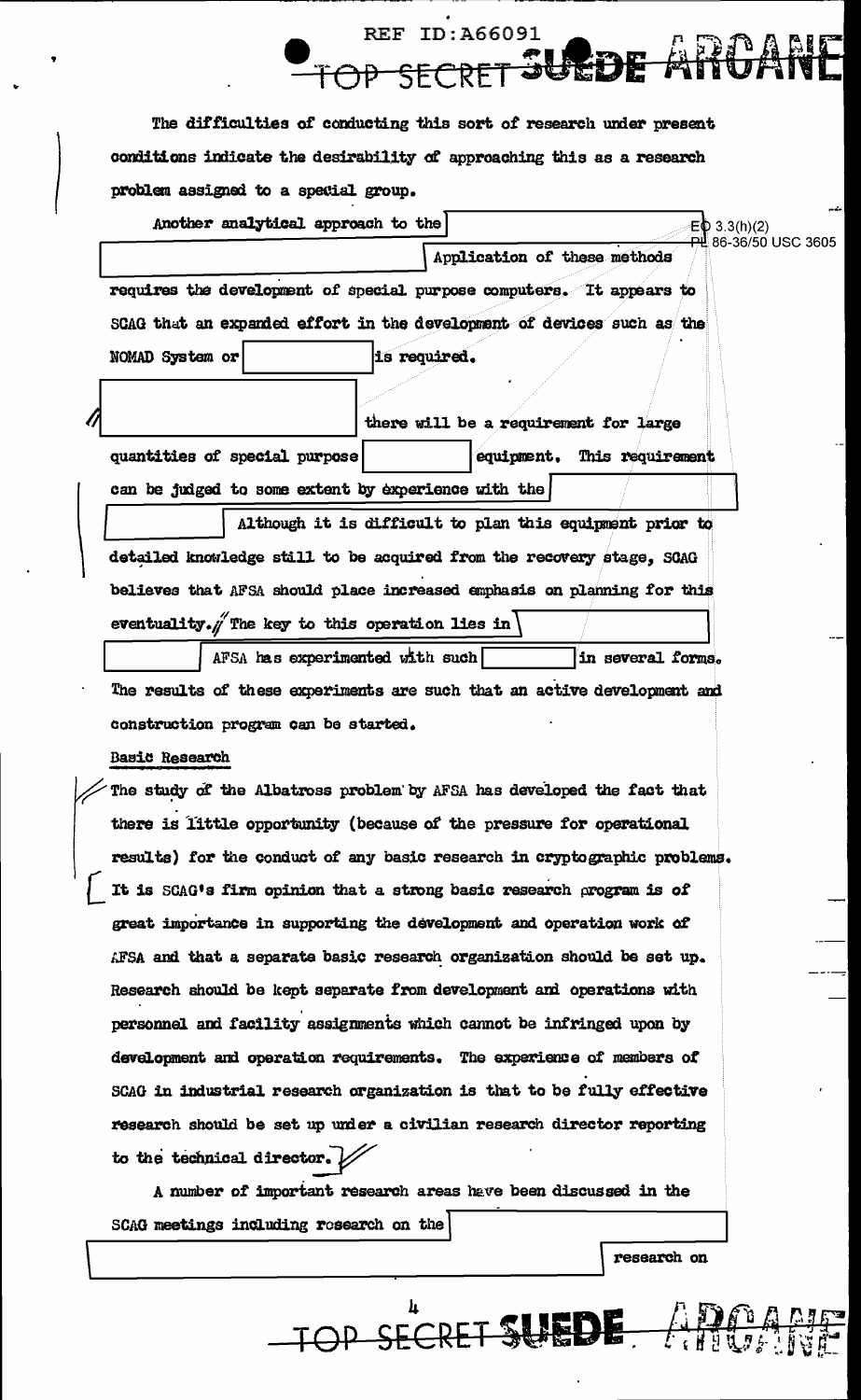**REF ID: A66091** 

OP SECRET SUEDE

VHF components for use in analytical equipment, research on information theory, and research on ionspheric anamolies for remote interception of low power communication circuits.

## Machine Development

In view of the rapid advances being made in high-speed electronic devices, SCAG is of the opinion that a great deal more emphasis should be placed on the development of electronic devices especially designed to handle the sort of problems arising in AFSA operations. A number of these machine developments have been mentioned in the foregoing discussions of analytical approaches to specific problems and because of the unusual nature of the machine requirements for this sort of work, an integrated machine development program is indicated to develop means for handling large volumes of this analytical work expeditiously.

Administrative Matters

In its relation to the Albatross problem SCAG has been faced with some of the administrative problems of AFSA, and has considered problems of military versus civilian control of this activity. In the light of the tactical and strategic responsibilities of AFSA in times of national emergency, the necessity for military responsibility is acknowledged. However, it is recommended that a senior technical director with both technical and management experience, reporting directly to the Director of AFSA, be appointed with fully delegated authority for all operations within his field of responsibility.

In order to attract and to keep key personnel and other top-flight people needed for the performance of AFSA's mission, SCAG feels that a careful revision of personnel policy is needed, particularly with respect to the assignment of technically qualified people and their adequate recognition and compensation.

Working conditions of the personnel are not satisfactory for carrying out such intensive work under great pressure for achievement. A great deal should be done in providing adequate working conditions and equipment.

TOP SECRET SUEDE

ית עיני<br>*ח*ות ל

## $\mathcal{P}_{\mathsf{io}}$